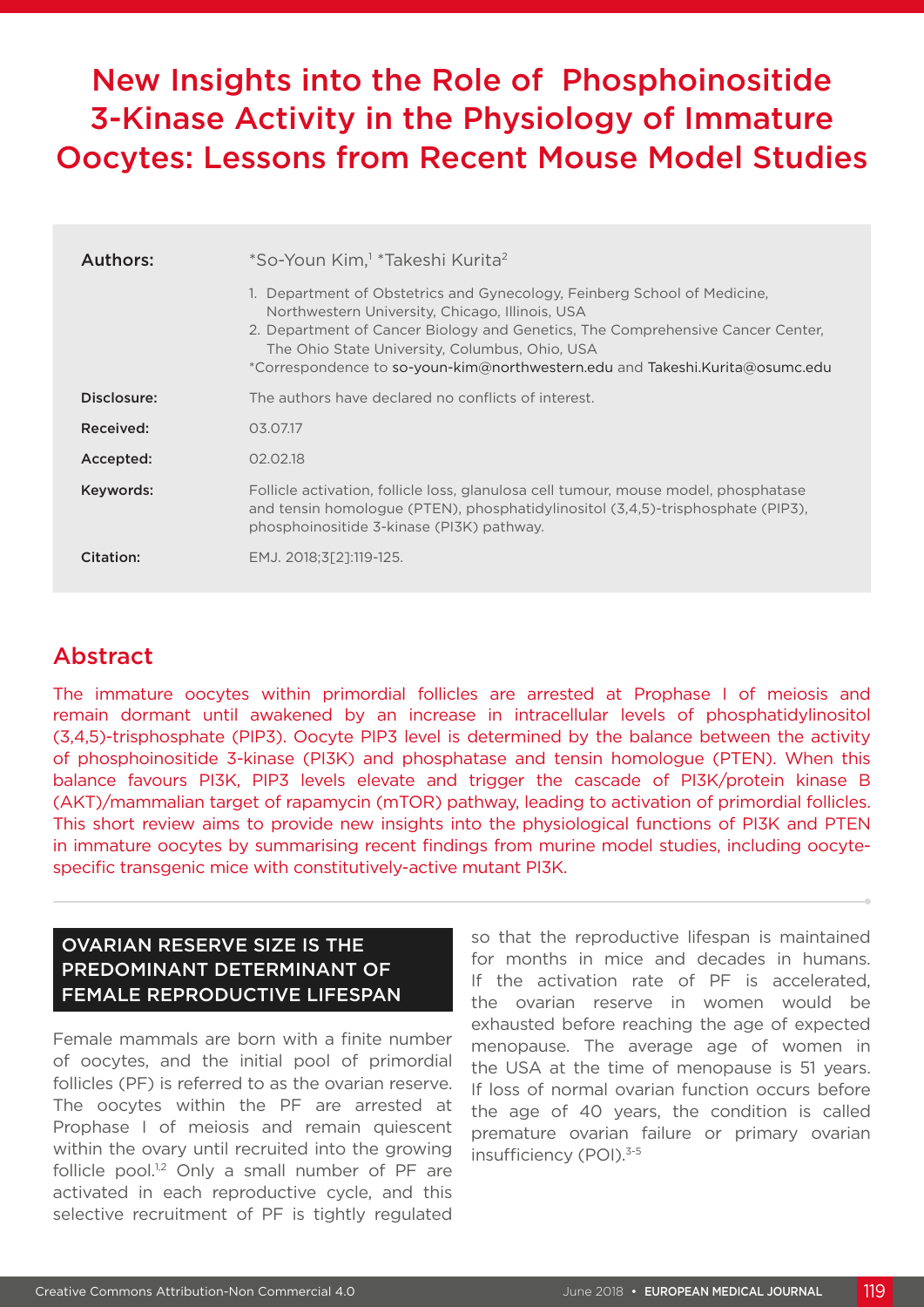

#### Figure 1: Diagram of the phosphoinositide 3-kinase pathway in oocyte physiology.

Molecules coloured green and purple are negative and positive regulators of the PI3K/AKT/mTORC1 pathway respectively. Red and green lines indicate activation and inhibition of the PI3K/AKT/mTORC1 pathway respectively.15-18,23-27,32-34,37

AKT: protein kinase B; CDKN1B: cyclin-dependent kinase inhibitor 1B; EIF4E: eukaryotic translation initiation factor 4E; EIF4EB1: eukaryotic translation initiation factor 4E binding protein 1; FOXO3: forkhead box 03; JAK: janus kinase; KITL1: KIT ligand 1; MAPK: mitogen-activated protein kinase; MLST8: mTOR associated protein, LST8 homologue; mTOR: mechanistic target of rapamycin; mTORC1: mechanistic target of rapamycin; p: phosphate group; PDK1: phosphoinositide-dependent kinase-1; PI3K: phosphoinositide 3-kinase; PLCγ: phospholipase C, gamma; PTEN: phosphatase and tensin homologue; PRAS40: proline-rich AKT1 substrate of 40 kDa; RHEB: Ras homologue enriched in brain; RPS6: ribosomal protein S6; RPS6KB: ribosomal protein S6 kinase B1; RPTOR: regulatoryassociated protein of mTOR; STAT: signal transducer and activator of transcription; TSC: tuberous sclerosis.

### BALANCE BETWEEN PHOSPHOINOSITIDE 3-KINASE AND PHOSPHATASE AND TENSIN HOMOLOGUE CONTROLS FOLLICLE ACTIVATION

The awakening of oocytes in PF is triggered by an increase in the levels of phosphatidylinositol  $(3,4,5)$ -trisphosphate (PIP3) within the oocyte.<sup>6-9</sup> The primary regulators of oocyte PIP3 levels are phosphoinositide 3-kinase (PI3K) and

phosphatase and tensin homologue (PTEN), which exist in a counterbalanced relationship; PI3K catalyses phosphatidylinositol 4,5-bisphosphate (PIP2) to PIP3, whereas PTEN converts PIP3 back to PIP2 (Figure 1). When the balance favours PI3K activity, an elevated PIP3 level triggers the cascade of PI3K/protein kinase B (AKT)/mammalian target of rapamycin (mTOR) pathway: the binding of PIP3 to the pleckstrin homology domain anchors AKT to the plasma membrane;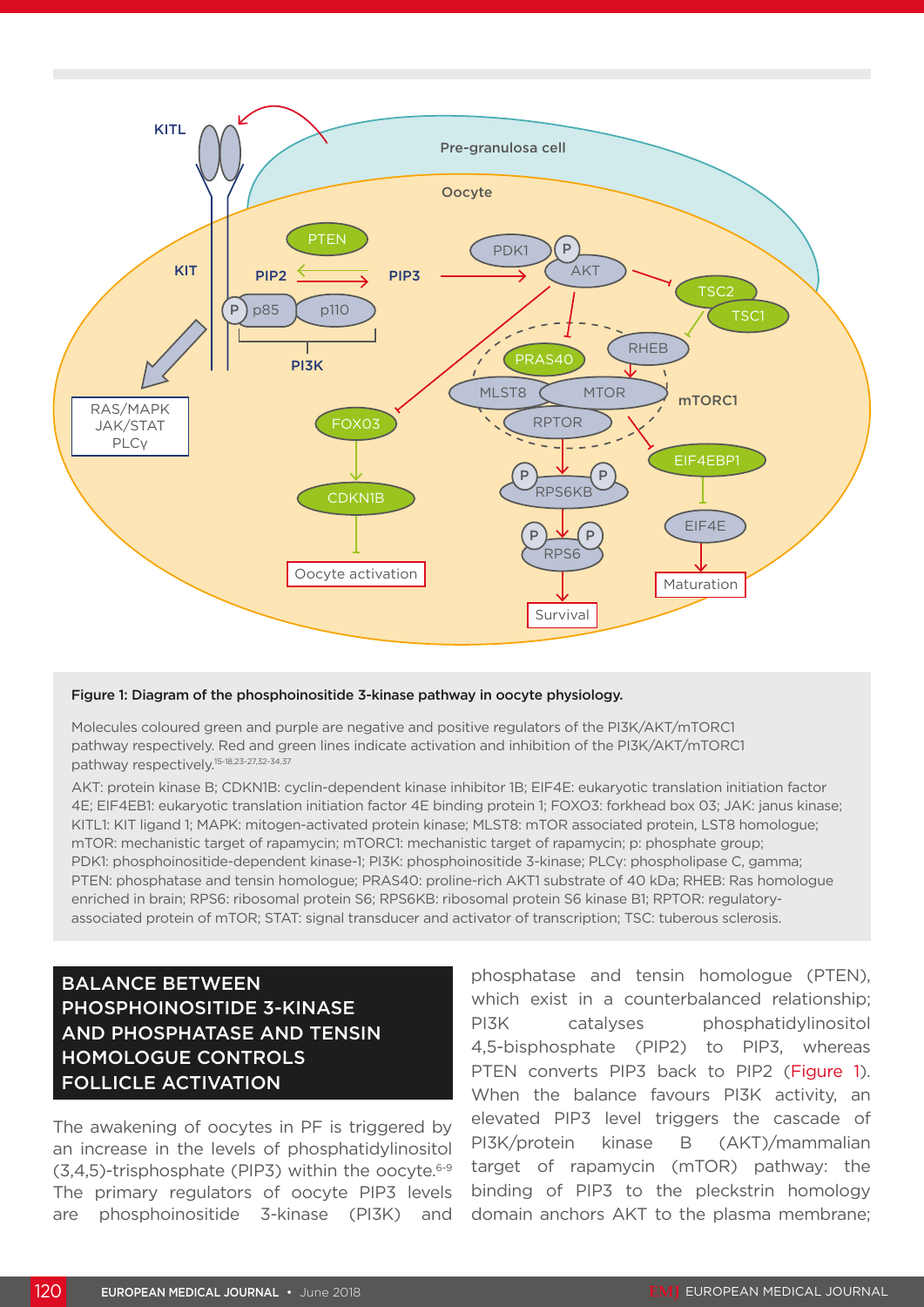it is then phosphorylated and activated by phosphoinositide-dependent kinase 1 (PDK1). Phosphorylated AKT then targets multiple that control the activation of PF. Forkhead box O3 (FOXO3) transcription factor is one of the major direct substrates of AKT in immature oocytes. FOXO3 resides in the nucleus of dormant primordial oocytes, repressing the expression of genes that awaken the oocytes. When phosphorylated by phosphorylated AKT, FOXO3 is excluded from the nucleus and the expression or repression of FOXO3 target genes activates the oocyte.10,11 Phosphorylated FOXO3 remains in the cytoplasm of primary follicles until it is eventually degraded in secondary follicles.<sup>12</sup> AKT also directly phosphorylates tuberous sclerosis (TSC) 2 and relieves the inhibitory effects of the TSC1-TSC2 complex on Ras homologue enriched in brain and mTOR complex 1 (mTORC1).

The critical role of the PI3K/AKT/mTOR pathway in the regulation of PF activation was established by studies in murine genetic models in which the negative regulators of the PI3K/AKT/mTOR pathway are ablated in oocytes.9,13,14 In the ovaries of oocyte-specific Pten conditional knockout (cKO) mice,<sup>15</sup> the ovarian reserve was completely depleted by postnatal day (PD) 28 through spontaneous activation of PF; however, the global premature activation of PF in *Pten* cKO mice was reversed by concomitant loss of PDK1.<sup>16</sup> This study clearly indicates that the activity level of the PI3K pathway determines whether PF is activated or not. Similar to *Pten* cKO mice, oocyte-specific ablation of *Tsc1* and *Tsc2*, the negative regulators of mTORC1, resulted in premature ovarian failure or POI. Both oocytespecific *Tsc1* cKO and oocyte-specific *Tsc2* cKO mice replicated the phenotypes of oocytespecific *Pten* cKO mice, and their ovarian reserve was depleted by PD28.<sup>17</sup> Furthermore, *Foxo3* null or oocyte-specific *Foxo3* cKO mice also deplete the ovarian reserve through global premature follicle activation.<sup>11,15</sup> In all null mutant mice for the negative regulators of the PI3K/ AKT/mTOR pathway, primary oocytes are activated almost immediately after the formation of PF, indicating that the cue for PF activation is a signal that disrupts the mechanism maintaining oocyte quiescence. Indeed, the oocyte expression of mutant FOXO3, which

lacks critical phosphorylation sites for nuclear exclusion, slows down the recruitment of PF, suggesting that inactivation or phosphorylation of FOXO3 is not only sufficient but also essential to activate dormant oocytes.<sup>18</sup> The critical role of PTEN activity in the maintenance of oocyte dormancy is not mouse specific. Dipotassium bisperoxo (5-hydroxypyridine-2-carboxyl) oxovanadate (bpV), a reversible inhibitor of PTEN, activates PF within human ovarian tissue fragments *in vitro*. The bpV treatment was accompanied with AKT phosphorylation and nuclear exclusion of FOXO3.19 Furthermore, the bpV treatment has led to successful deliveries of healthy babies in POI patients,<sup>14</sup> establishing that mouse genetic models are valid models for human ovarian physiology.

#### MECHANISMS THAT CONTROL THE SELECTIVE RECRUITMENT OF PRIMORDIAL FOLLICLES

The exact mechanism that controls the selective activation of PF remains elusive. The generally accepted model proposes external signals that target pre-granulosa cells (GC) and/or oocytes trigger the signal transduction, leading to the activation of PI3K within oocytes.20-22 Using the analogy of an accelerator and brake may help explain the roles of PI3K (accelerator) and PTEN (brake) in PF activation (automobile): when the input of the accelerator exceeds that of the brake, the car moves forward (PF activation). When the brake is broken (PTEN null), the car can still crawl forward even without input from the accelerator, as revealed by spontaneous activation of PF in oocyte-specific *Pten* cKO mice. Furthering this analogy, mouse studies demonstrated the presence of multiple brakes in oocyte activation (e.g., TSC1, TSC2, FOXO3, and cyclin-dependent kinase inhibitor 1B) at different levels of the PI3K/AKT/mTOR pathway,16,18,22,23 and all brakes are simultaneously required to maintain the dormancy of primordial oocytes; PF are activated if any one of these negative regulators is lost.

In this regard, oocyte PTEN is the master brake maintaining the dormancy of PF because all other brakes in the system are released when PTEN activity is exceeded by the activity of PI3K. In theory, overproduction of PIP3 in oocytes should have the same effect as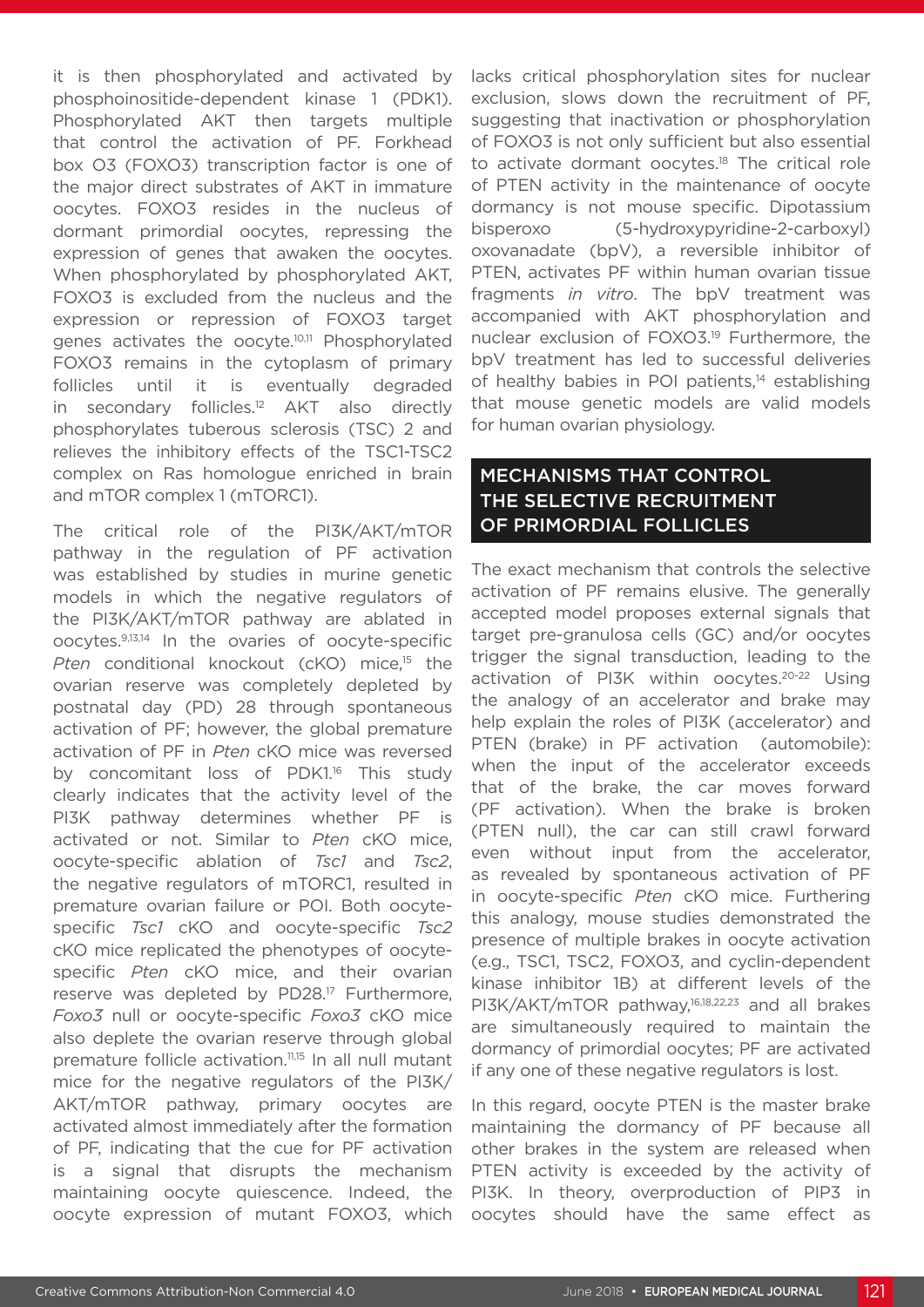the loss of PTEN. Hence, we generated an oocyte-specific transgenic mouse model for a constitutively-active mutant PI3K *(*PIK3CA\*, *oo-Pik3ca\** mice) and examined if the phenotypes mimic those of oocyte-specific null mice for PI3K/AKT/mTOR pathway inhibitors.<sup>24</sup> Unexpectedly, overproduction of PIP3 by mutant PI3K was insufficient to activate the PF. Excess PI3K activity was counteracted by an up-regulation of PTEN. Correspondingly, the primordial oocytes retained FOXO3 in the nucleus and remained dormant. In accordance with these findings it was concluded that PTEN is dominant over PI3K activity in primordial oocytes and thus the activation of PF may involve a signal that down-regulates oocytic PTEN.

However, a recent genetic study in mice demonstrated the pivotal roles of the KIT–KIT ligand (KITL) signalling pathway in awakening dormant primordial oocytes, refuting our PTEN-dominant hypothesis. Oocyte-specific expression of the *Kit* Asp818Val allele, which produces a mutant KIT protein equivalent to the oncogenic mutant KIT Asp816Val in humans, spontaneously activated PF.<sup>25,26</sup> Thus, the activation of the PI3K/AKT/mTOR pathway by KIT–KITL signalling is sufficient to awaken the oocytes within PF. The study strongly suggests that the recruitment of PF to the pool of growing follicles is triggered by the interaction between GC and oocytes, mediated by KIT–KITL signals. It raises the question that if activation of the PI3K signalling cascade is sufficient for the activation of PF, why does the expression of constitutively active PI3K not result in POI in mice? There are several nonexclusive explanations. One explanation for the contradictory phenotypes is the different level of PI3K activity and, thus, PIP3 concentrations (Figure 2). In conditional transgenic mice for KIT Asp816Val, the mutant *Kit* was knocked into the endogenous *Kit* locus, such that levels of mutant KIT Asp818Val protein and PI3K activation should be within physiological range. Therefore, the PIP3 levels should be elevated at a rate similar to innate follicle activation. In contrast, our transgenic mice overexpress the mutant PIK3CA*\** from the *ROSA26* locus; as a result, the acute elevation of PIP3 to an unphysiological rate might have triggered an innate corrective system mediated by upregulation and nuclear accumulation of

PTEN (Figure 2). A second explanation is the complexity of KIT signalling pathways. In addition to the PI3K/AKT/mTOR pathway, KIT activity is transduced by RAS/MEK/ERK, JAK/STAT, and phospholipase C-v pathways.<sup>27</sup> These signalling pathways may also play critical roles in the activation of primordial oocytes. Hence, the activation of PI3K alone does not replace KIT activity. Other pathways may indeed contribute to the repression of PTEN activity within oocytes.

### INTRACELLULAR PHOSPHATIDYLINOSITOL (3,4,5)-TRISPHOSPHATE LEVELS ARE THE CRITICAL DETERMINANT OF OOCYTE SURVIVAL

The activation of *Pik3ca\** in primordial oocytes by *Gdf9-iCre* enlarged ovaries by retaining a higher number of follicles per ovary, including PF. This was unexpected, because the enlargement of ovaries in mutant mice of PI3K-mTOR negative regulators is due to synchronous activation of all PF, whereas the ovaries of *oo-Pik3ca\** mice contained the same number of PF as wild-type littermates at PD28. In female mice, apoptosis normally eliminates ˜80% of germ cells between meiotic entry and germ cell nest breakdown during embryogenesis.<sup>2</sup> The apoptotic elimination of oocytes continues even after formation of PF during the first week of postnatal development. This naturally occurring selective-loss of oocytes is under the control of the TAp63α transcription factor encoded by *Trp63*; when *Trp63* is conditionally ablated in oocytes by *Gdf9-iCre*, the number of PF per ovary at PD5 is doubled compared to normal ovaries.28 PF number in neonatal ovaries was also increased in null mutant mice of Bcl-2 associated X protein,<sup>29</sup> phorbol-12-myristate-13acetate-induced protein 1.<sup>30</sup> p53 upregulated modulator of apoptosis,<sup>30,31</sup> Bcl-2-like protein 11, and Bcl-2-modifying factor,<sup>30</sup> the proapoptotic transcriptional targets of TAp63α in oocytes. The *oo-Pik3ca\** mice were defective in TAp63αregulated selective-loss of oocytes in neonatal ovaries, and the apoptotic markers, such as cleaved poly (ADP-ribose) polymerase and Bcl-2-associated X protein, were significantly attenuated. The phenotypes of *oo-Pik3ca\** mice mimic those of mice defective in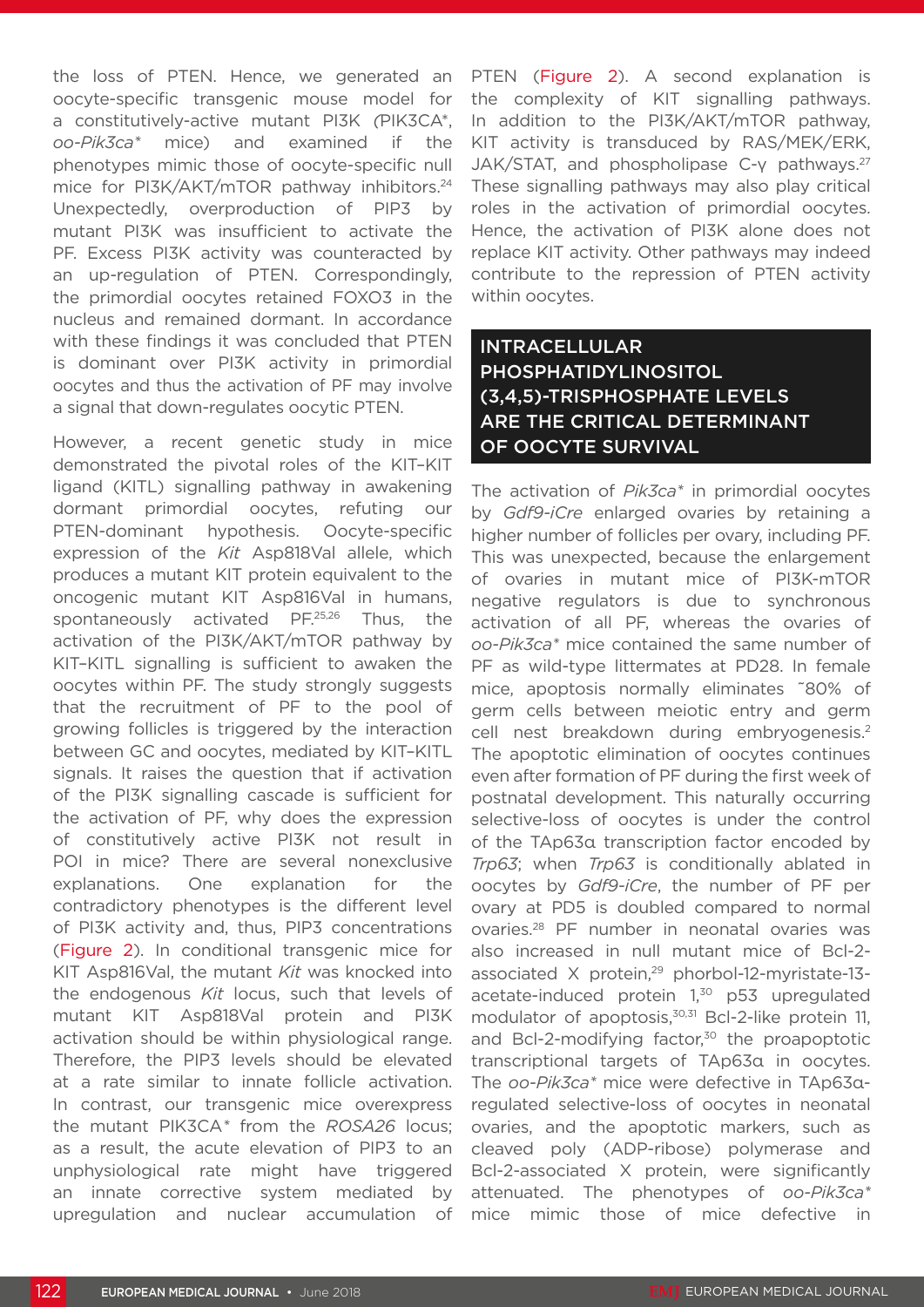TAp63α-regulated oocyte apoptosis, and their follicle number at PD5 was twice that of normal ovaries.24 Hence, increase in PIP3 blocks the TAp63α-regulated oocyte apoptosis during neonatal development.

Although the inhibition of TAp63α-regulated apoptosis by PIP3 was unexpected, the PI3K/AKT/mTOR signalling pathway is known to play a key role in the survival of oocytes in follicles of all stages (Figure 1 and 2). For instance, oocyte-specific PDK1 null mice progressively lose ovarian follicles at any stage; however, the loss of oocytes in *Pdk1* cKO mice was delayed by conditional deletion of *Pten* in the oocyte.33 Furthermore, an oocyte-specific null mutation in ribosomal protein S6 (*RpS6*), a downstream target of the PI3K/AKT/mTORC1/ rpS6 kinase beta-1 signalling pathway (Figure 1), gradually lost ovarian follicles.<sup>33</sup> Paradoxically,

mTORC1 activity is dispensable for the normal folliculogenesis; $34$  the fertility remained normal in oocyte-specific deletion of *Rptor* gene encoding the regulatory-associated protein of mTOR (RAPTOR),<sup>35</sup> which is essential for the assembly of mTORC1.<sup>36</sup> Similarly, the ovaries of *Pdk1* cKO mice and *RpS6* cKO mice also contained growing follicles. The dispensability of key positive signalling molecules in the PI3K/ AKT/mTOR pathway suggests the functional redundancies between the positive regulators. In fact, it has been suggested that loss of RAPTOR was compensated by increased PI3K.<sup>37</sup> These observations contrast with the essentiality of negative regulator molecules of PI3K/AKT/mTOR pathway, suggesting the dominance of 'brake' over 'accelerator' in the activation of PF.



#### Figure 2: Oocyte phosphoinositide 3-kinase activity level and primordial follicle fate.

GC: granulosa cell; PI3K: phosphoinositide 3-kinase; PIK3CA\*: constitutively active mutant PI3K; PTEN: phosphatase and tensin homologue.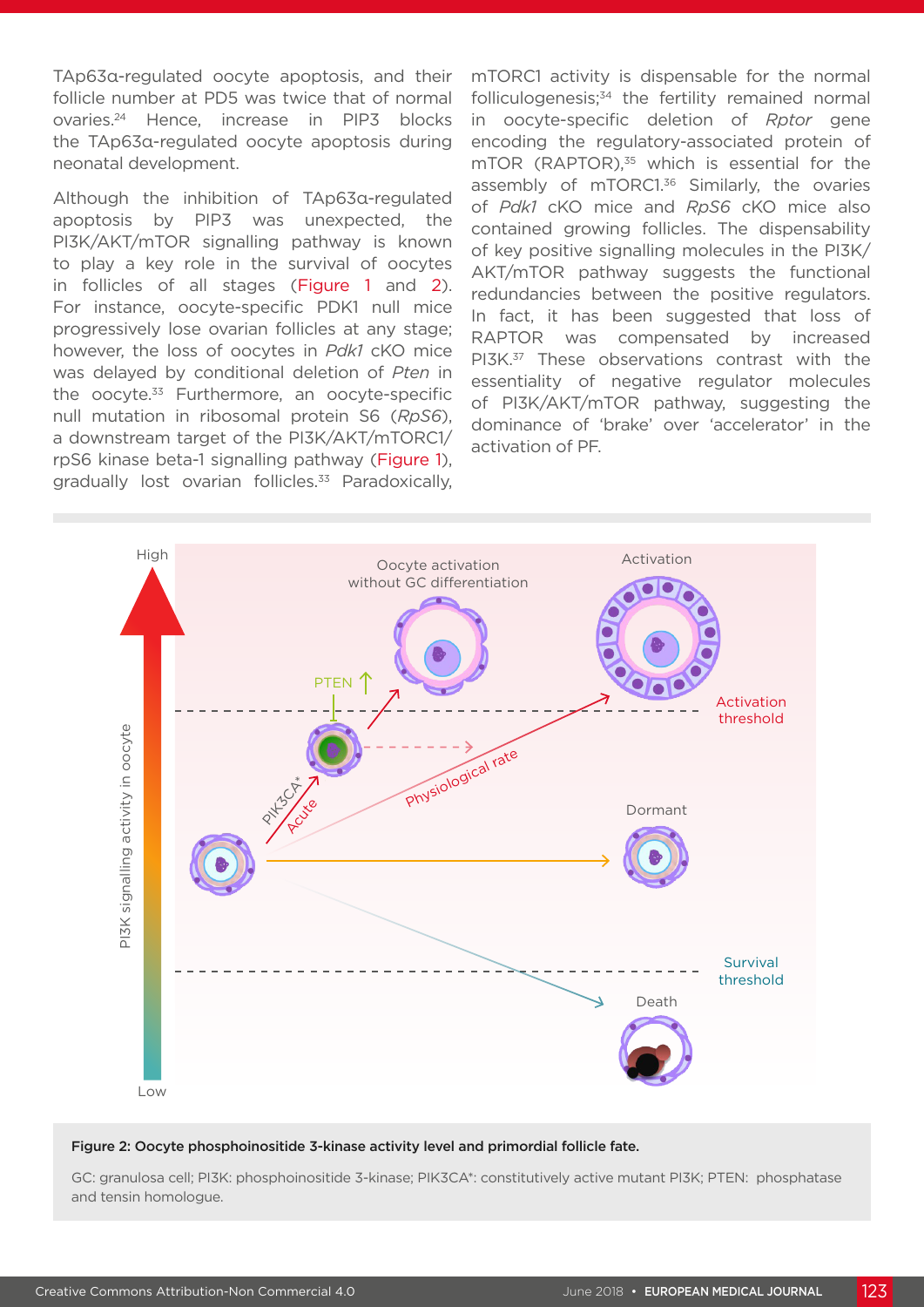### CONSEQUENCES OF EXCESS PHOSPHATIDYLINOSITOL (3,4,5)-TRISPHOSPHATE IN PRIMORDIAL OOCYTES

Even though the oocyte PI3K activity and PTEN levels were elevated, the activation of PF occurred normally in the *oo-Pik3ca\** mice, suggesting elevated PIP3 levels do not interfere with the innate mechanism directing PF activation (Figure 2). Meanwhile, the ovaries of *oo-Pik3ca\** mice contained abnormal follicles consisting of an enlarged oocyte and pre-GC. In normal folliculogenesis, the activation of oocytes and transformation of squamous pre-GC to cuboidal GC is synchronised; however, the enlarged oocytes in the abnormal follicles were activated, as they lacked expression of FOXO3 and TAp63α in the nucleus but expressed the zona pellucida glycoprotein 1 and 3.24 Since follicles are classified primarily by the morphology of GC, the abnormal follicle was designated as PF with activated oocytes. The absence of PF with activated oocytes in normal ovaries suggests the transformation of pre-GC to GC is a prerequisite for the activation of oocytes. Activation of KIT signalling pathways in oocytes by GC through KITL is likely involved in co-ordinating the activation of oocytes and pre-GC during normal folliculogenesis.<sup>25</sup> Conversely, the asynchronous activation of oocytes and pre-GC in *oo-Pik3ca\** mice indicates that primordial oocytes can be activated independent of GC signalling when PI3K is constitutively active in oocytes. It has been speculated that the elevated PIP3 level allows oocytes to cross the activation threshold without stimuli from GC (Figure 2).

In the *oo-Pik3ca\** mice, antral follicles with developmentally competent oocytes accumulated in the ovaries. The cumulus-oocyte complexes collected from *oo-Pik3ca\** mice were capable of resuming meiosis when subjected to an *in vitro* maturation test. Despite the competence of follicles, *oo-Pik3ca\** mice were anovulatory and sterile. Since ovulation occurred normally with superovulation treatment, the anovulation was not due to defective oocytes or follicles, but rather a defective endocrine system caused by an excessive number of overgrown follicles. In *oo-Pik3ca\** mice, the level of follicle stimulating hormone was significantly low, while the serum concentration of both inhibin A and B were significantly increased. The altered hormones levels suggested defects in endocrine control were due to overgrown follicles.<sup>24</sup>

Interestingly, *oo-Pik3ca\** mice had significantly larger antral follicles due to an increased proliferation rate in GC, suggesting deregulation of growth control in GC by the expression of PIK3CA*\** in the oocytes. The excessive number of overgrown follicles with elevated oocyte PIP3 had an unexpected consequence in 80-day-old mice: the development of GC tumours (GCT) of the ovary. The *oo-Pik3ca\** mice became cachectic by the age of 80 days due to bilateral GCT secreting activin A. The study<sup>38</sup> suggested that local interactions with PIK3CA*\**-positive oocytes during early folliculogenesis establish an activin A-mediated autocrine growth circuit programme in GCT. This explains the mechanism of GC hyperplasia in antral follicles. Meanwhile, the molecular mechanisms underlying the transformation of GC to GCT in the *oo-Pik3ca\** mice are yet to be elucidated.

#### CONCLUSIONS

The aforementioned *oo-Pik3ca\** murine model has helped elucidate the physiological roles of the balance between PI3K and PTEN within oocytes. For instance, the expression of PIK3CA\* prevented the activation of TAp63α and the downstream proapoptotic signalling pathway, resulting in a higher number of surviving PF. However, it is unclear how TAp63α activity in the selective loss of PF is regulated and how PI3K activity interferes with the activation of TAp63α. In regard to the mechanism of oocyte activation, the constitutively active KIT mutant model established the sufficiency of KIT–KITL pathways to activate PF. If KIT signalling triggers the PF activation in normal folliculogenesis, the KIT–KITL pathways should be activated only in a certain number of PF in each reproductive cycle; how KIT signalling activity is controlled in the selective recruitment of PF is an intriguing question. It is also unclear if the activation of PI3K is sufficient to transduce KIT signalling in primordial oocytes. Further research is required to answer these questions.